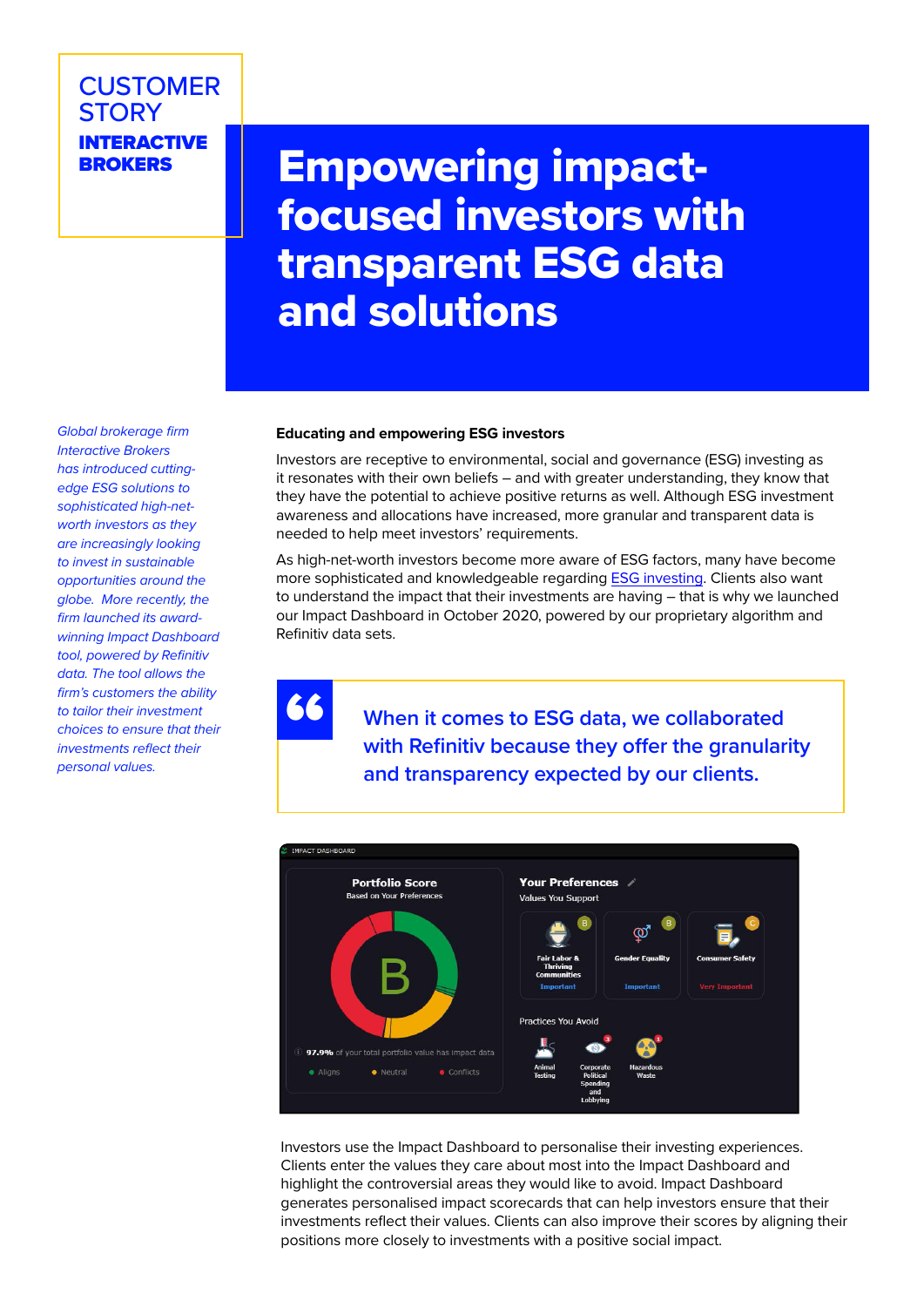**Investing in our relationship with Refinitiv means we can enhance our existing suite of products, create innovative solutions and quickly respond to market opportunities.**

#### **Data-powered innovation**

"

Our 20-year relationship with Refinitiv and its predecessors has enabled us to access data sets that help power our innovation, especially in the ESG space. In 2019, we started to assess the future of investing – focusing on profitability and investing through ESG lenses. Beyond ESG, collaborating with Refinitiv meets our broad-ranging data needs across multiple asset classes, from equities to fixed income.

While it is clear ESG investing is here to stay, as the Covid-19 pandemic spread, it helped to highlight the importance of ESG, particularly for the S or social pillar. Investors are now examining how companies are responding to the pandemic, taking care of their employees and contributing to communities where they operate.

We work with Refinitiv because it offers a high level of depth and breadth of data, with considerable granularity and global coverage of issuers and markets. The level of detail behind each of the three pillars of E, S and G is particularly valuable. Refinitiv's ongoing expansion into other asset classes has helped us to advance our own innovation. For example, we had previously relied on computing exchange-traded funds' (ETFs) scores by looking at each individual component, but now we can rely on Refinitiv's overall ETF scores.